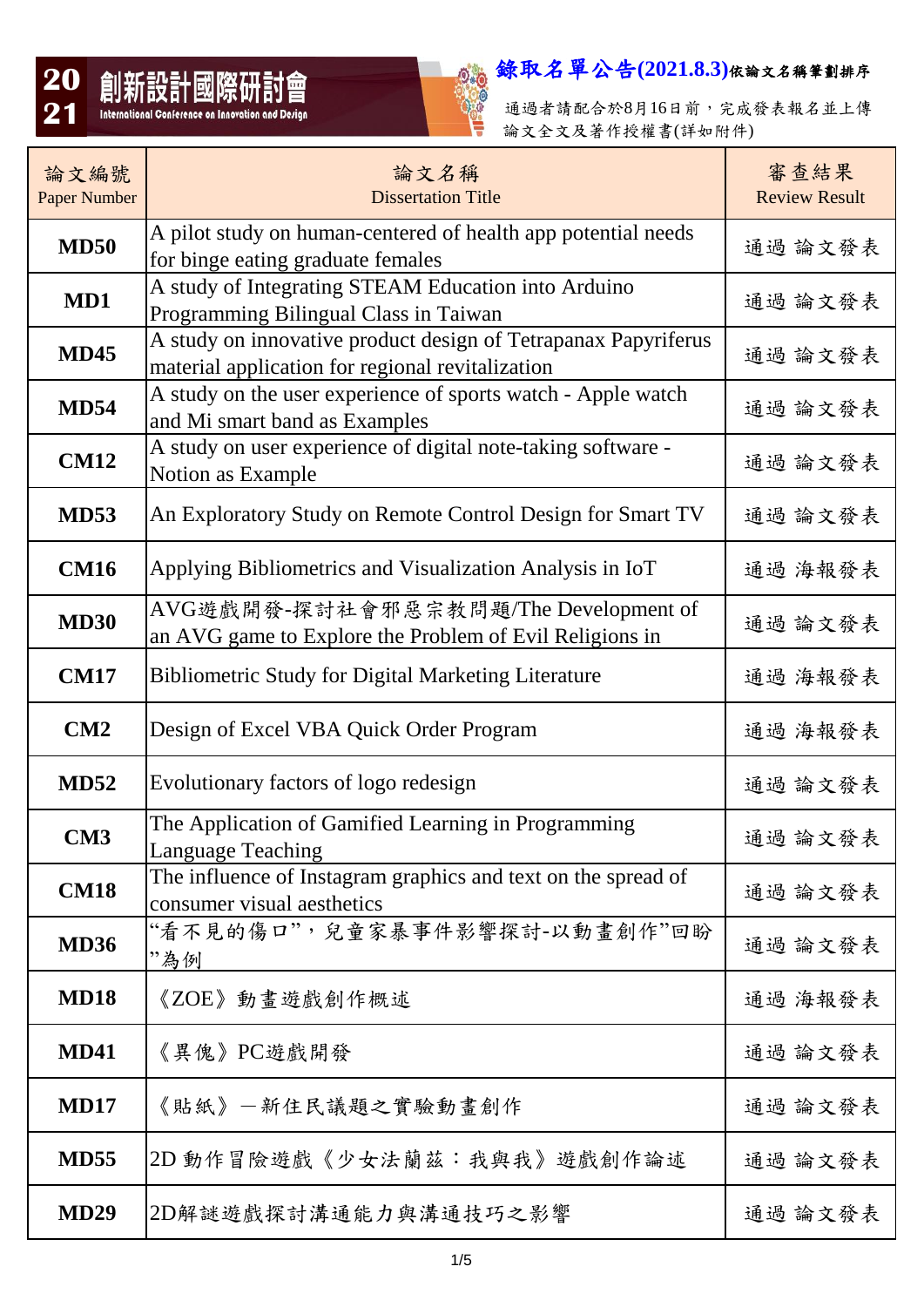

2000<br>1980 通過者請配合於8月16日前,完成發表報名並上傳 論文全文及著作授權書(詳如附件)

| 論文編號<br><b>Paper Number</b> | 論文名稱<br><b>Dissertation Title</b>                                                                | 審查結果<br><b>Review Result</b> |
|-----------------------------|--------------------------------------------------------------------------------------------------|------------------------------|
| <b>MD27</b>                 | 3D動畫創作於繼親家庭親子關係與互動影響之研究                                                                          | 通過 論文發表                      |
| CM4                         | 人生四道桌遊方案對老年人溝通表達、四道執行自我效能與<br>人際關係之前驅研究                                                          | 通過 海報發表                      |
| <b>MD33</b>                 | 互動媒體裝置《隱藏 Conceal》創作論述                                                                           | 通過 論文發表                      |
| MD26                        | 日本動畫透過跨媒體敘事策略促進地方經濟之研究 --- 以<br>《佐賀偶像是傳奇》為例                                                      | 通過 論文發表                      |
| IM <sub>8</sub>             | 以星狀生成對抗網路預測股票量價關係:以半導體業為例                                                                        | 通過 論文發表                      |
| IM1                         | 以科技接受模式探討行動支付行為意圖                                                                                | 通過 論文發表                      |
| <b>CM13</b>                 | 以深度殘差網路提升人臉辨識系統之辨識率研究                                                                            | 通過 論文發表                      |
| <b>MD31</b>                 | 以虛擬實境提升肢體開發學習舞蹈之成就感 (To Enhance the<br>Sense of Achievement of Physical Development and Learning | 通過 論文發表                      |
| IM2                         | 以樹莓派實作數位學生證讀取系統                                                                                  | 通過 論文發表                      |
| IM7                         | 以隱私矛盾之觀點探討使用者於數位發行平台下載App揭露<br>個資之行為                                                             | 通過 論文發表                      |
| <b>MD44</b>                 | 包裝設計《禪茶》創作論述                                                                                     | 通過 論文發表                      |
| <b>MD51</b>                 | 皮影戲傳統文化創新設計結合擴增實境的應用                                                                             | 通過 論文發表                      |
| <b>MD37</b>                 | 立體書《寺面八方》創作論述                                                                                    | 通過 論文發表                      |
| <b>CM10</b>                 | 早餐文化推廣之線上平台行銷企劃案                                                                                 | 通過 論文發表                      |
| MD <sub>8</sub>             | 串媒體說故事福爾摩斯故事集上的應用分析                                                                              | 通過 論文發表                      |
| <b>MD35</b>                 | 系統易用性量表(SUS)於局部改良評估之信度-以Uber Eats<br>App為例                                                       | 通過 論文發表                      |
| IM <sub>6</sub>             | 具情感分析的陪伴型聊天機器人                                                                                   | 通過 論文發表                      |
| <b>CM15</b>                 | 長照2.0多元化創新服務研究                                                                                   | 通過 論文發表                      |
| <b>MD19</b>                 | 炫彩漆法運用於擴增實境創作研究—以《迷境》為例                                                                          | 通過 論文發表                      |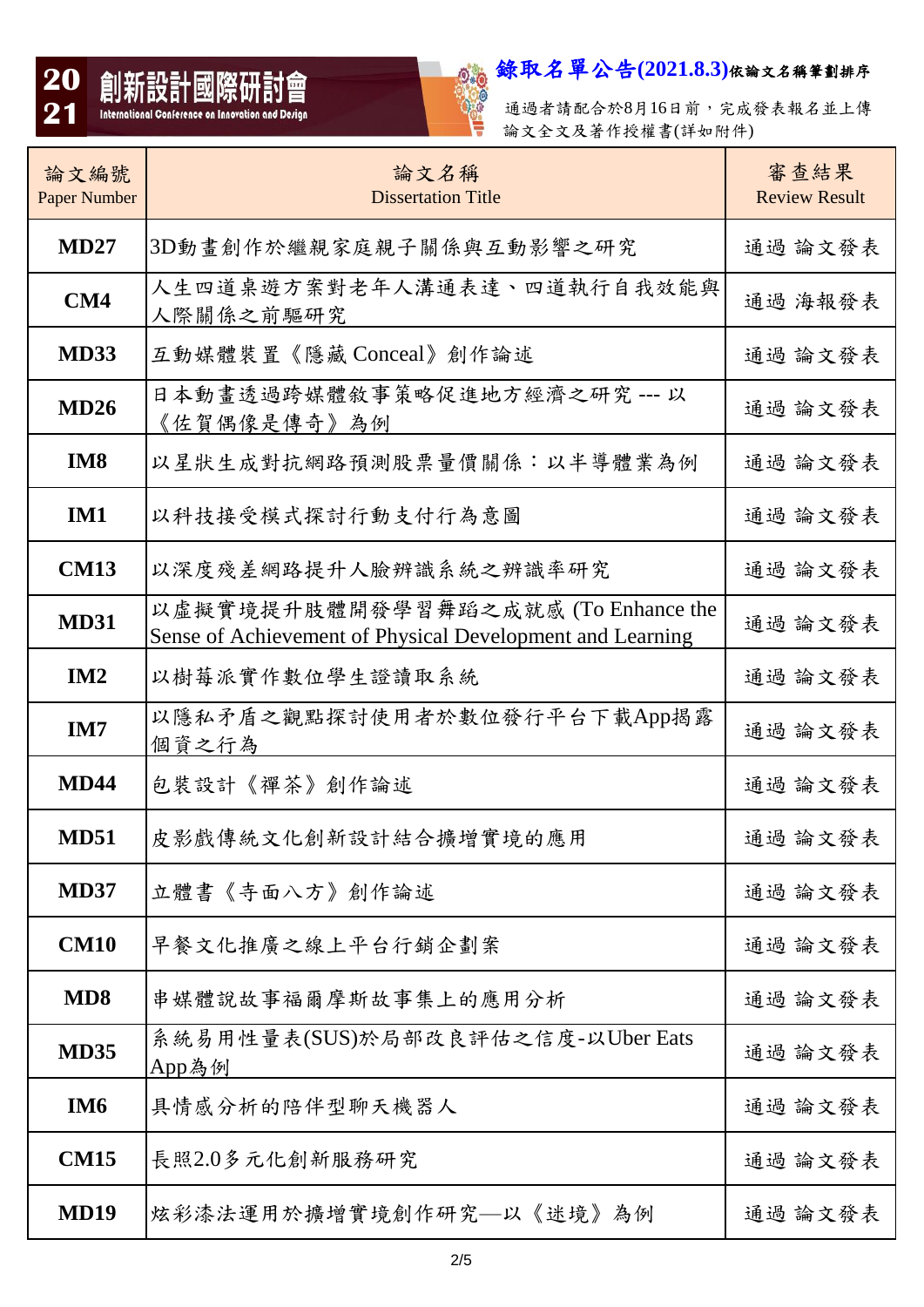



通過者請配合於8月16日前,完成發表報名並上傳 論文全文及著作授權書(詳如附件)

| 論文編號<br><b>Paper Number</b> | 論文名稱<br><b>Dissertation Title</b>                              | 審查結果<br><b>Review Result</b> |
|-----------------------------|----------------------------------------------------------------|------------------------------|
| <b>MD48</b>                 | 食品包裝《台灣水果糕點》                                                   | 通過 論文發表                      |
| <b>CM14</b>                 | 旅遊攻略應用程式之介面設計研究                                                | 通過 論文發表                      |
| <b>MD43</b>                 | 書籍裝幀《漢字六書》創作論述                                                 | 通過 論文發表                      |
| MD25                        | 桌遊《The Great Shield》創作論述                                       | 通過 論文發表                      |
| <b>MD12</b>                 | 茶源                                                             | 修正 後通過                       |
| IM4                         | 馬斯克推文之情感分析                                                     | 通過 海報發表                      |
| <b>MD14</b>                 | 動畫《Another》創作論述                                                | 通過 論文發表                      |
| <b>MD49</b>                 | 動畫《不要再看了!》創作論述                                                 | 通過 論文發表                      |
| <b>MD34</b>                 | 動畫《布可思議》創作論述                                                   | 通過 論文發表                      |
| <b>MD42</b>                 | 動畫《迷途MeToo》創作論述-The Creation Discourse of<br>Animation "MeToo" | 通過 論文發表                      |
| <b>MD16</b>                 | 動畫ORANGE HOUSE創作論述                                             | 通過 論文發表                      |
| <b>CM8</b>                  | 國小高年級寫作自動評分系統對學生寫作之影響                                          | 通過 海報發表                      |
| CM <sub>6</sub>             | 基於人臉偵測與區塊鏈技術框架之數位疫苗護照研究                                        | 通過 論文發表                      |
| CM7                         | 專屬跟拍攝影師平台設計與行銷之研究                                              | 通過 論文發表                      |
| MD3                         | 帷幕牆技術士學科評量APP開發之研究:以技術工法品質之<br>認知為例                            | 通過 論文發表                      |
| <b>MD40</b>                 | 從多模態分析電影海報-以設計師黃海作品為例                                          | 修正 後通過                       |
| <b>MD11</b>                 | 探究熱血類型動畫之帶入感                                                   | 通過 論文發表                      |
| <b>MD15</b>                 | 探討桌上遊戲色彩有無對使用者心流經驗影響—以自製蒸氣<br>龐克風格桌上遊戲為例                       | 通過 論文發表                      |
| <b>IM11</b>                 | 探討微互動在介面設計之使用者經驗研究:來自眼動追蹤證<br>據                                | 通過 論文發表                      |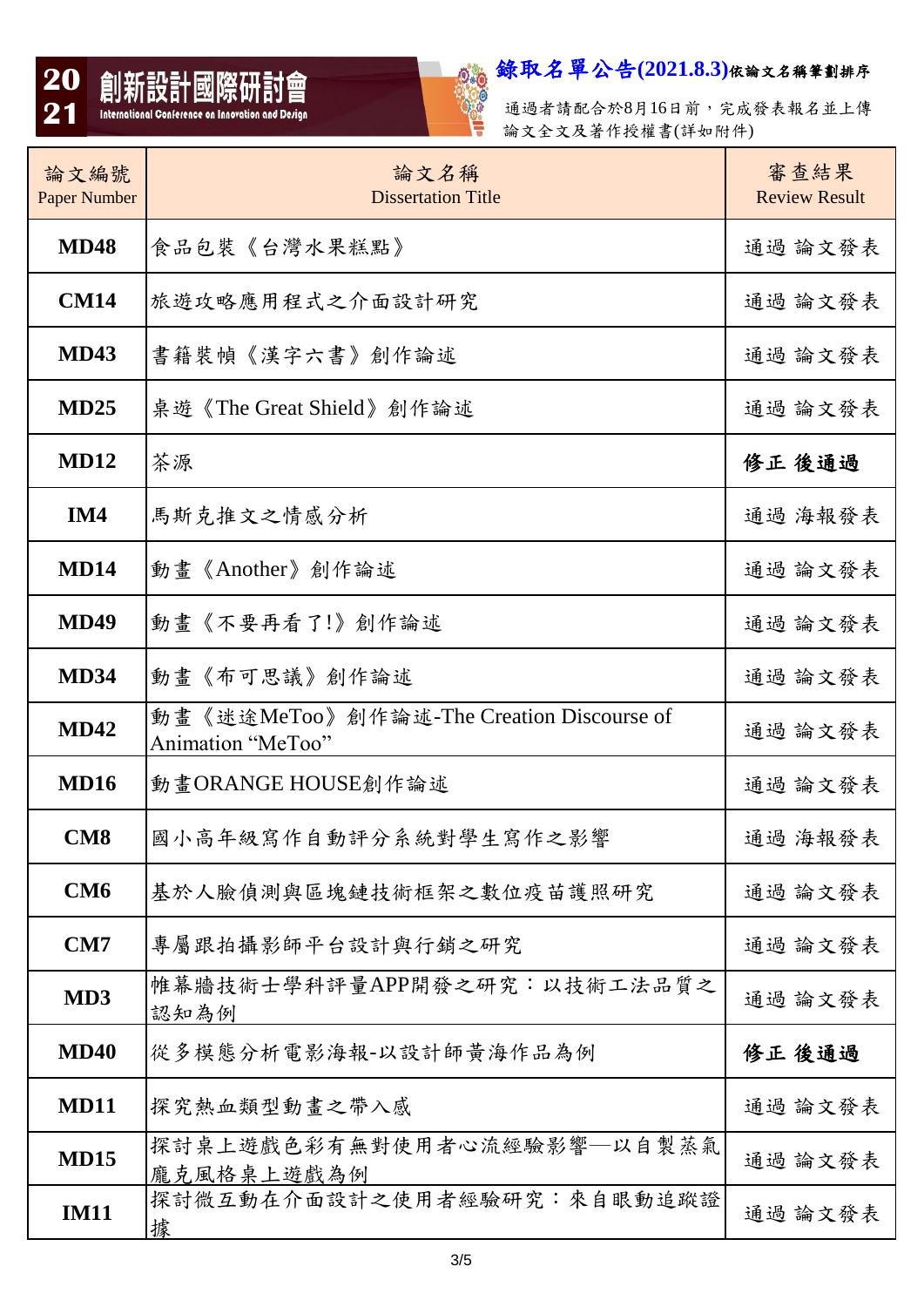

通過者請配合於8月16日前,完成發表報名並上傳 論文全文及著作授權書(詳如附件)

| 論文編號<br><b>Paper Number</b> | 論文名稱<br><b>Dissertation Title</b>        | 審查結果<br><b>Review Result</b> |
|-----------------------------|------------------------------------------|------------------------------|
| MD22                        | 探討遊戲化互動程度對擴增實境應用程式的沈浸經驗之影響               | 通過 論文發表                      |
| <b>MD28</b>                 | 探討對話式推薦系統對消費者行為模式之影響 以智慧型手<br>機防護配件為例    | 通過 論文發表                      |
| <b>MD10</b>                 | 探討擴增實境介面顯示模式對使用者互動滿意度之影響-以<br>螢幕層與虛擬層為例  | 通過 論文發表                      |
| <b>MD46</b>                 | 教育性遊戲之開發與應用-以宣導毒品危害健康為例                  | 通過 論文發表                      |
| MD20                        | 甜點互動遊戲體驗於玩家幸福感之研究                        | 通過 論文發表                      |
| <b>MD13</b>                 | 設計的視覺修辭研究-以漢字傳藝為例                        | 通過 海報發表                      |
| CM <sub>9</sub>             | 智慧科技運用在營建循環經濟之影響研究                       | 通過 論文發表                      |
| MD <sub>9</sub>             | 結合音高與空間概念之虛擬實境音感訓練遊戲之探討                  | 通過 海報發表                      |
| <b>IM10</b>                 | 結合禁忌搜尋演算法與差分演化法於資訊隱藏                     | 通過 論文發表                      |
| MD <sub>6</sub>             | 結合擴增實境輔助認識傳統音樂之易用性研究                     | 修正 後通過                       |
| <b>MD56</b>                 | 虛擬實境與PC版教材滿意度比較-以國中理化課程為例                | 通過 論文發表                      |
| <b>MD24</b>                 | 視覺創作《SONDER24/7》創作論述                     | 通過 海報發表                      |
| CM5                         | 新產品評估流程模型以穿戴式腦波儀為例                       | 通過 論文發表                      |
| MD <sub>5</sub>             | 資訊設計網站之不同互動程度對於使用者經驗的影響:以憂<br>鬱症疾病介紹網站為例 | 通過 論文發表                      |
| <b>MD32</b>                 | 遊戲《逆鏡》創作論述                               | 通過 論文發表                      |
| IM <sub>3</sub>             | 電商網路行銷之研究-以Enjoy_labs網路商店為例              | 通過 海報發表                      |
| MD4                         | 臺灣文創產業之實踐                                | 修正 後通過                       |
| <b>MD21</b>                 | 熟齡雜誌視覺意象分析: 以2020年康健雜誌為例                 | 通過 論文發表                      |
| <b>MD47</b>                 | 複合媒材《龜山島》創作論述                            | 通過 論文發表                      |